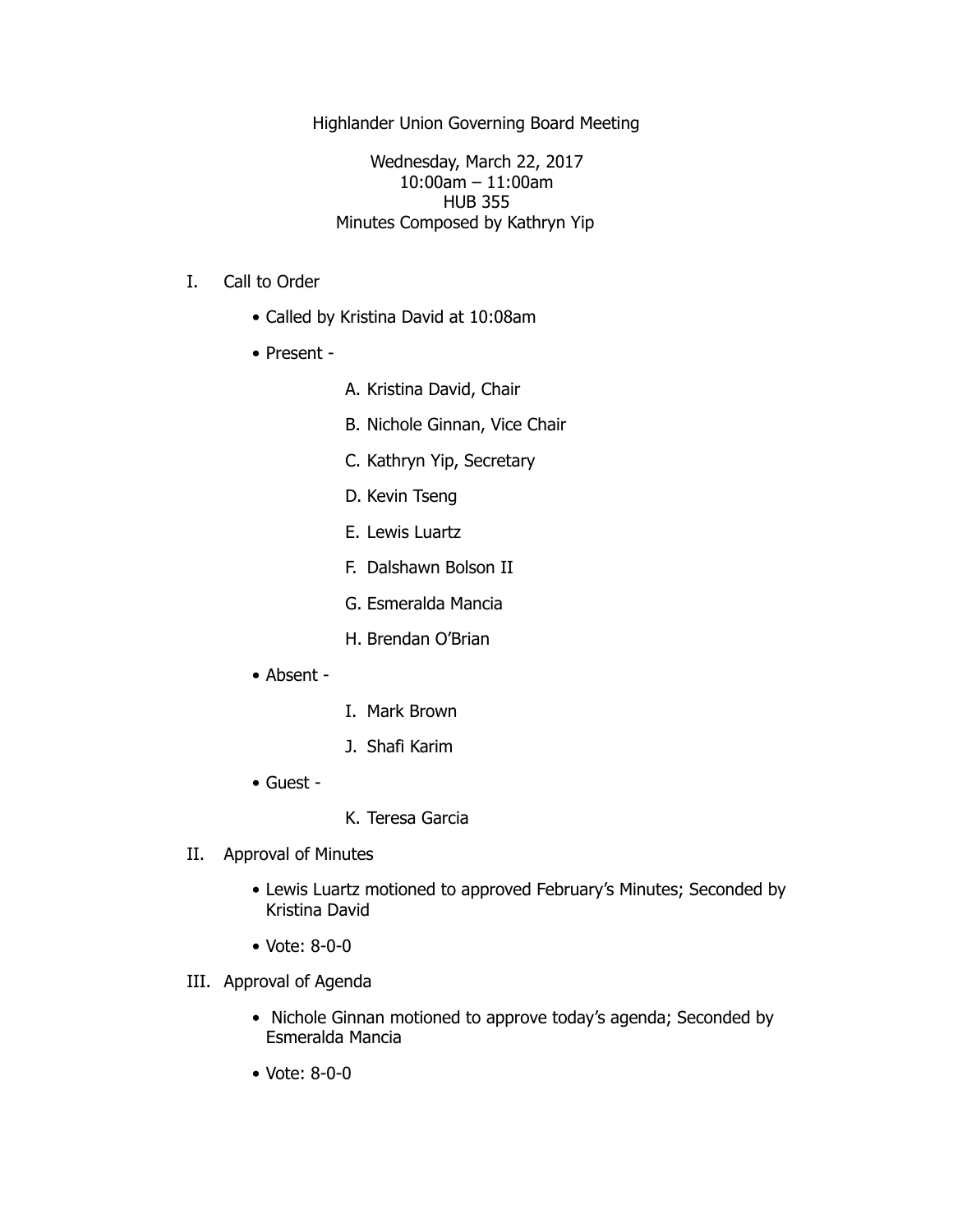- IV. Public Forum
	- $\bullet$  N/A
- V. Chair's Report: Kristina David
	- a. Sub-Committee Meeting Attendance
		- Please attend meetings
		- Finance Committee: Went over Budget for next year
		- Bylaw Committee: Is still ongoing
	- b. Set Up April Meeting
		- Look out for Doodle Poll for April Meeting Dates
		- In the next few meetings, Food Services will be giving their report
- VI. Food Service Report
	- $\bullet$  N/A
- VII. HUB Report Brendan O'Brian
	- A. HUB Budget Presentation
		- For the accurate numbers and information regarding the budget please contact HUB Director Brendan O'Brian
		- New Initiative: Hiring Student Managers
			- HUB can be open at longer hours and weekends
			- Nichole: What are the requirements for the student workers? —> Resident Assistants, Orientation Leaders, Responsible **Students**
			- Alex: Who would the student managers report to? -> Report to Brendan
			- Alex: If the HUB is open longer so would the HUB Dinning would be open too? —> Yes if necessary
			- Kathryn: How many students are you looking to hire? —> 5-7 **Students**
			- Brendan: Spring Quarter 2017 Applications are opened, End of Spring 2017 will hire students, One week before the start of school of Fall 2017 the students will have a training.
		- Digital Sinage
			- Finalized Cost Report in April